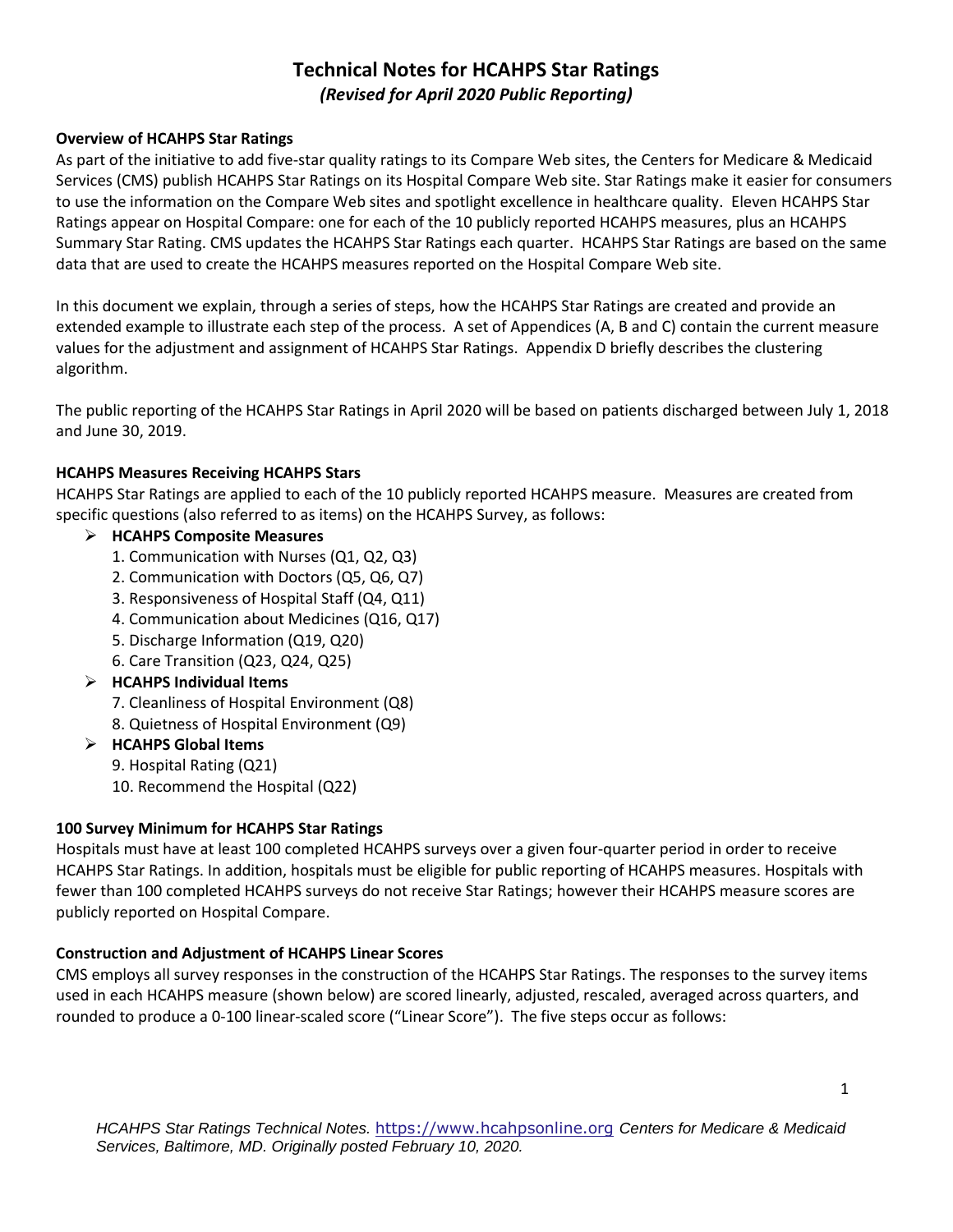#### **One: Linear scoring**

The Linear Score used in HCAHPS Star Ratings is closely related to the "top-box," "middle-box" and "bottom-box" scores publicly reported on the Hospital Compare Web site.

Individual responses to the HCAHPS Survey are scored as follows:

**For items 1-9, 11, and 16-17:**  $\triangleright$  "Never" = 1; "Sometimes" = 2; "Usually" = 3; and "Always" = 4 **For items 19 and 20:**  $\triangleright$  "No" = 0; and "Yes" = 1 **For item 21:**  $\triangleright$  Hospital Rating "0" = 0; Hospital Rating "1" = 1; Hospital Rating "2" = 2 ... Hospital Rating "10" = 10 **For item 22:**  $\triangleright$  "Definitely No" = 1; "Probably No" = 2; "Probably Yes" = 3; and "Definitely Yes" = 4 **For items 23, 24, and 25:**  $\triangleright$  "Strongly Disagree" = 1; "Disagree" = 2; "Agree" = 3; and "Strongly Agree" = 4

The item responses are averaged at the hospital level to form the hospital-level mean for each measure.

## **Two: Adjustment of HCAHPS linear scores**

CMS applies adjustments for the effects of patient mix, survey mode, and quarterly weighting through a series of steps, as follows.

First, CMS applies patient-mix adjustment (PMA) to quarterly HCAHPS scores to account for the tendency of certain patient sub-groups to respond more positively or negatively to the HCAHPS Survey. PMA enables fair comparisons across hospitals by adjusting hospital scores as if all hospitals had an identical mix of patient characteristics. The patientmix adjustment table can be found in Appendix A (Table 1). Appendix A also contains the national means (Table 2) for patient-mix variables. These adjustments are applied to HCAHPS scores on the scale shown above. These values are shown for each answer option on the survey instrument. Additional information about the application of the HCAHPS patient-mix adjustments, including the definition of the PMA factors, can be found in the documents on the HCAHPS On-Line Web site[, https://www.hcahpsonline.org/,](https://www.hcahpsonline.org/) under the *"Mode & Patient-Mix Adj"* button.

Please note: The HCAHPS Patient-Mix Adjustment (PMA) model was updated to add Question 28, patient's self-reported overall mental or emotional health, beginning with July 1, 2018 (Quarter 3, 2018) discharges. The new PMA variable is called Self-Rated Mental Health. In addition, the label for overall health was changed to "Self-Rated Overall Health."

Self-Rated Mental Health follows the same linear parameterization as Self-Rated Overall Health: patient responses are coded as 1 ("Excellent") through 5 ("Poor"). The patient-mix adjustment model will thus include both Self-Rated Overall Health and Self-Rated Mental Health. HCAHPS survey results were adjusted using the new PMA model beginning with July 1, 2018 discharges.

Adjustments and national means contained in Tables 1 and 2, respectively, are needed to estimate PMA. Second, HCAHPS quarterly scores are adjusted for the effect of mode of survey administration (mail, telephone, mixed mode or Interactive Voice Response). CMS derived the survey mode adjustments from a large-scale, randomized mode experiment. The mode adjustments are included in Appendix B. Similar to PMA, these adjustments are applied on the original scale shown on the HCAHPS survey instrument for each measure. For detailed information about the mode experiment and survey mode adjustment, please see [https://www.hcahpsonline.org/.](https://www.hcahpsonline.org/)

If the measure is a multi-item composite, averaging of items within composites takes place at this point.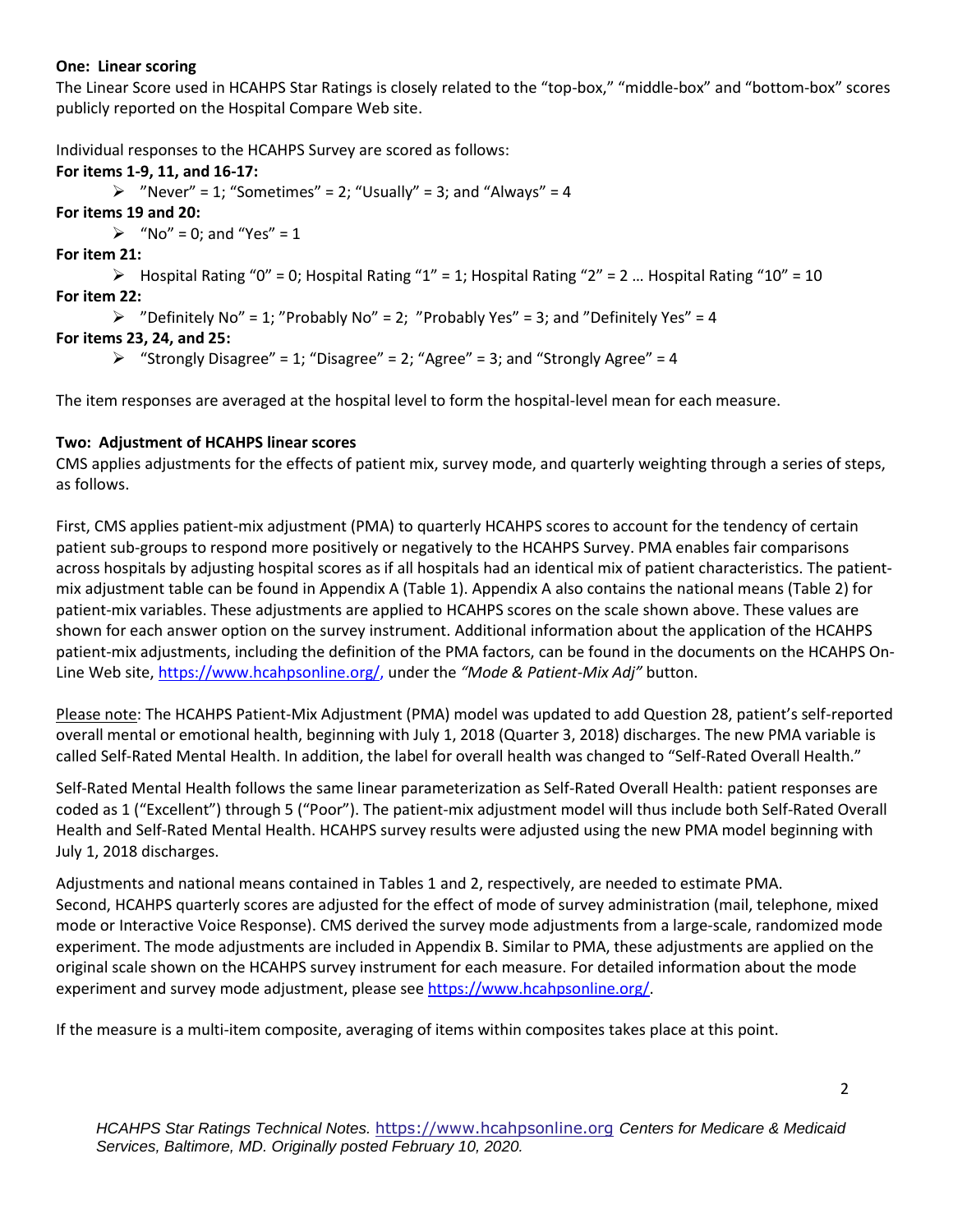#### **Three: Rescaling of HCAHPS linear adjusted scores**

Each adjusted HCAHPS linear measure score on the original scale (shown above) is then transformed into a 0-100 linearscaled score using the following conversion:

The PMA- and mode-adjusted hospital-level measure mean, **M**, minus the lowest possible response to the measure, **R**, divided by the highest possible response to the measure, **K**, minus the lowest response, R. An example follows:

$$
100*\frac{M-R}{K-R}
$$

#### **Four: Weighted Average of Quarters of HCAHPS linear scores**

The four-quarter averages of HCAHPS linear scores are weighted proportionately to the number of eligible patients seen by the hospital in each quarter of the reporting period. Specifically, each quarter's score has a quarterly weight equal to that quarter's eligible discharge size divided by the total eligible discharge size for the four quarters that make up the reporting period.

#### **Five: Rounding of HCAHPS linear scores**

The four-quarter averages of HCAHPS linear scores are rounded to integer values (whole numbers) using standard rounding rules, as follows:

If the unrounded four-quarter average is less than [X.5], then round down to nearest whole integer. If the unrounded four-quarter average is equal to or greater than [X.5], then round up to nearest whole integer.

#### **An example of the calculation of an HCAHPS Linear Score**

The following is an example of the construction and adjustment of an HCAHPS linear score.

#### **Step 1: Linear scoring**

For a single quarter from Hospital A, 5 patients responded by telephone to HCAHPS Survey Cleanliness item (item 8) as follows: 4, 4, 3, 2, and 4. The mean of these responses is **3.4**.

#### **Step 2: Adjustment of HCAHPS linear scores**

This hospital has a total patient-mix adjustment of **-0.038** and a telephone mode adjustment of **-0.018** (as found in the Appendices that follow).

Patient-mix adjustment applied: 3.4 – 0.038 = **3.362** Phone mode adjustment applied: 3.362 – 0.018 = **3.344** (M) Cleanliness has a maximum response of 4 (K) and a minimum response of 1 (R).

#### **Step 3: Rescaling of HCAHPS linear scores**

To put this score into the 0-100 scale:  $100^*$ ((3.344 – 1) / (4 - 1)) = **78.13** 

Thus, **78.13** is the quarterly Linear Mean Score for Cleanliness for Hospital A.

#### **Step 4: Weighted Average of Quarters of HCAHPS linear scores**

The four-quarter averages of HCAHPS linear scores are weighted proportionately to the number of eligible patients seen by the hospital in each quarter of the reporting period. For instance; a hospital has the following scores and numbers of eligibles for the four quarters in a reporting period: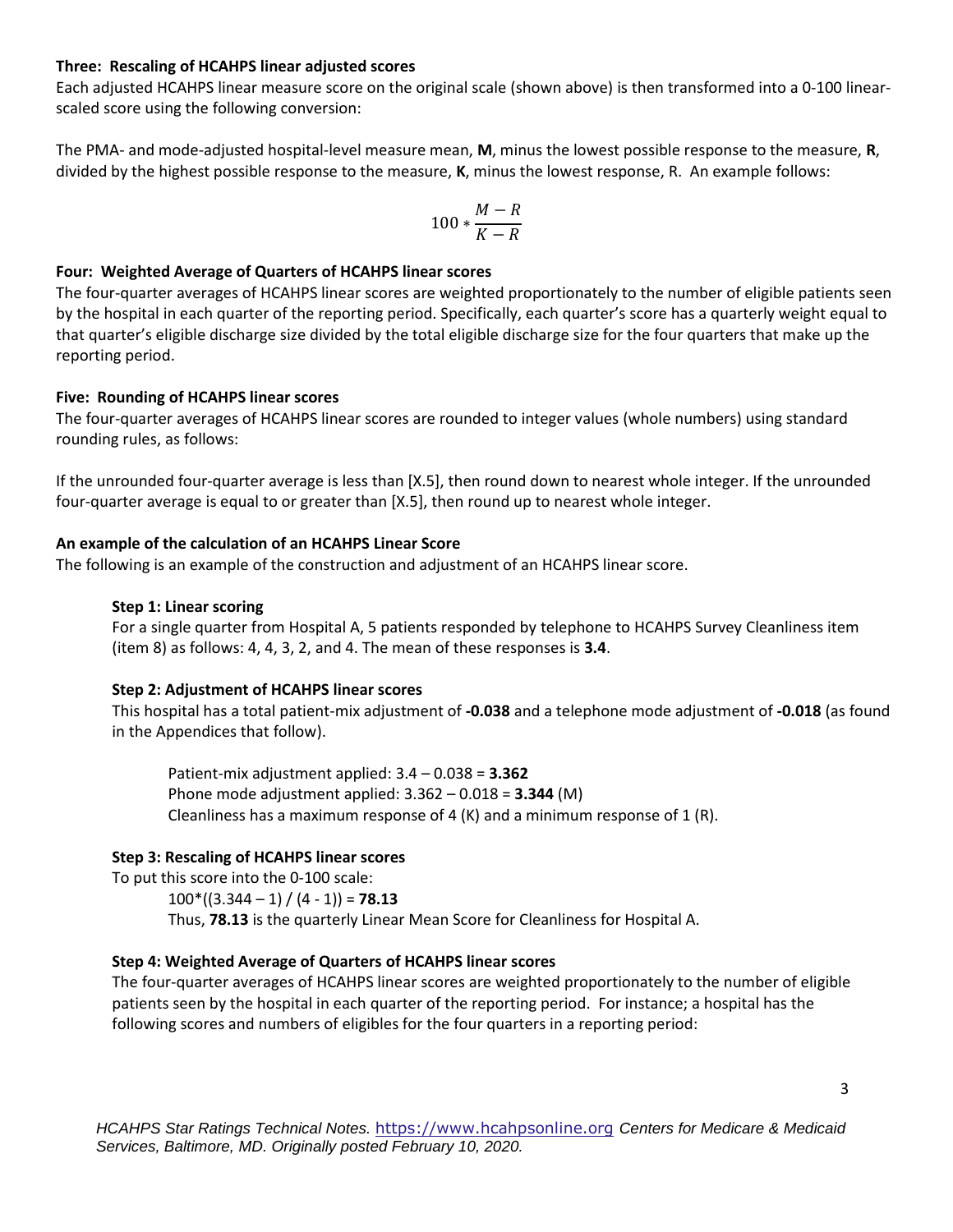Q1: 72.35, 4 eligibles; Q2: 67.26, 7 eligibles; Q3: 75.94, 8 eligibles; Q4: 76.33, 5 eligibles.

$$
4 + 7 + 8 + 5 = 24
$$
 total eligibles  
\n $(72.35 * (\frac{4}{24})) + (67.26 * (\frac{7}{24})) + (75.94 * (\frac{8}{24})) + (76.33 * (\frac{5}{24})) = 72.89$  four quarter average

## **Step 5: Rounding of HCAHPS linear scores**

Four-quarter averages of HCAHPS linear scores are rounded to integer values using standard rounding rules, as follows:

72.89: .89 is greater than .5; so the linear score is rounded up to the next integer, 73.

## **Conversion of Linear Scores into HCAHPS Star Ratings for the 10 HCAHPS Measures**

Next, CMS assigns 1, 2, 3, 4, or 5 whole stars (only whole stars are assigned; partial stars are not used) for each HCAHPS measure by applying statistical methods that utilize relative distribution and clustering.

The Star Rating for each of the 10 HCAHPS measures is determined by applying a clustering algorithm to the individual measure scores. Conceptually, the clustering algorithm identifies the 'gaps' in the data and creates five categories (one for each star rating) such that scores of hospitals in the same score category (star rating) are as similar as possible, and scores of hospitals in different categories are as different as possible. This clustering algorithm is the same one employed by CMS to determine Medicare Part C and Part D Star Ratings.

The variance in measure scores is separated into within-cluster and between-cluster sum of squares components. The algorithm develops clusters that minimize the variance of measure scores within the clusters. More specifically, the clustering algorithm minimizes the within-cluster sum of squares for each of the Star Ratings levels. The cut points (boundaries) for star assignments are derived from the range of individual measure Star Ratings per cluster. The star levels associated with each cluster are determined by ordering the means of each cluster. The cut points for the current HCAHPS Star Ratings are shown in Appendix C. Additional information about the clustering method can be found in Appendix D.

## **The HCAHPS Summary Star Rating**

In addition to Star Ratings for the 10 HCAHPS measures, CMS introduced a new metric, the HCAHPS Summary Star Rating, which is the average of all of the Star Ratings of the HCAHPS measures. The HCAHPS Summary Star Rating is constructed from the following components:

- ➢ The Star Ratings from each of the 6 HCAHPS Composite Measures
	- $\circ$  Communication with Nurses, Communication with Doctors, Responsiveness of Hospital Staff, Communication about Medicines, Discharge Information, and Care Transition.
- $\triangleright$  A single Star Rating for the HCAHPS Individual Items
	- o The average of the Star Ratings assigned to Cleanliness of Hospital Environment and Quietness of Hospital Environment.
- $\triangleright$  A single Star Rating for the HCAHPS Global Items
	- o The average of the Star Ratings assigned to Hospital Rating and Recommend the Hospital.

The 8 Star Ratings (6 Composite Measure Star Ratings + Star Rating for Individual Items + Star Rating for Global Items) are combined as a simple average to form the HCAHPS Summary Star Rating. In the final step, normal rounding rules are applied to the 8-measure average to arrive at the HCAHPS Summary Star Rating (1, 2, 3, 4, or 5 stars).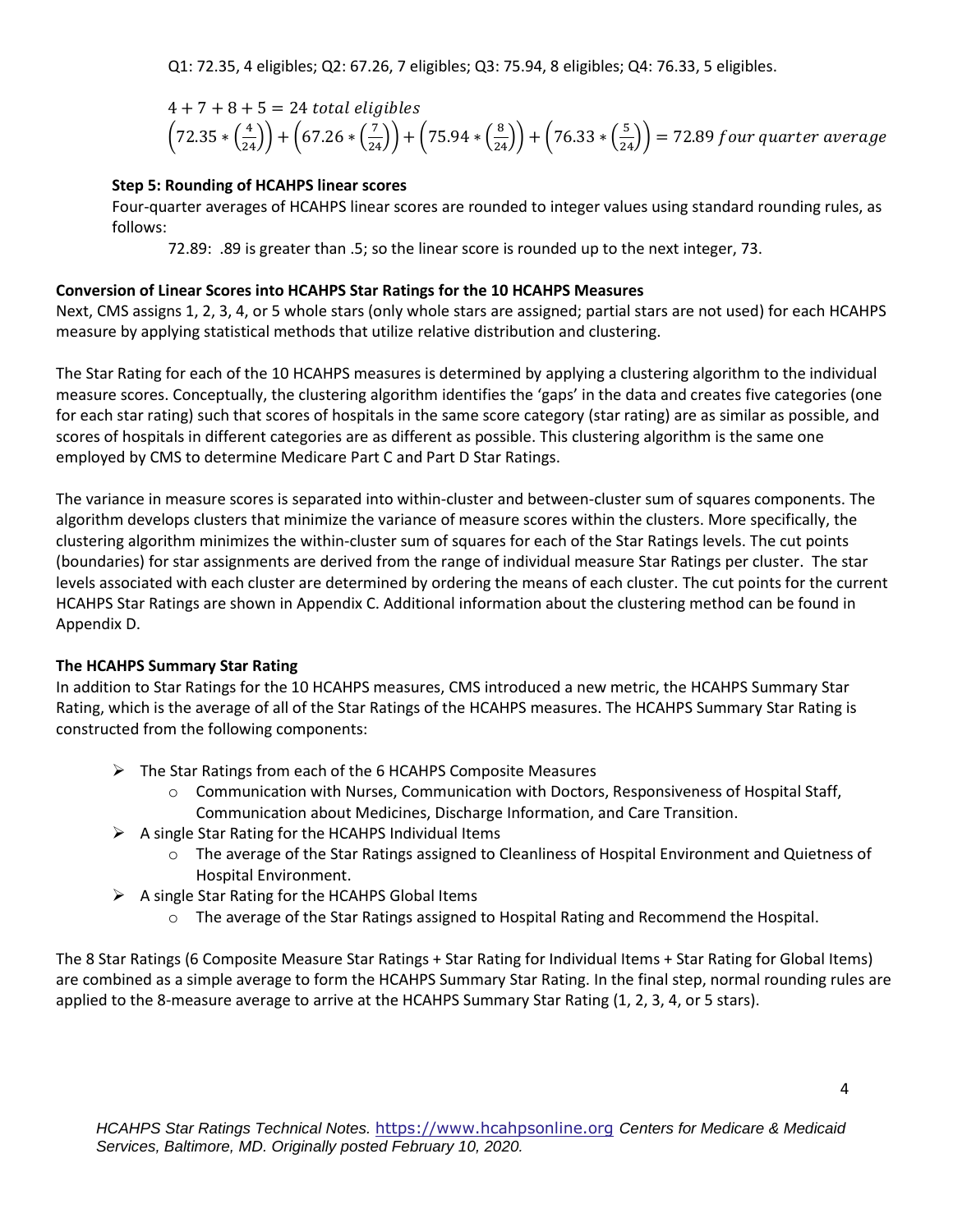## **An example of the calculation of the HCAHPS Summary Star Rating.**

The following is an example of how to calculate the HCAHPS Summary Star Rating. Suppose a hospital has Star Ratings for each of the 10 HCAHPS measures as shown in following table.

|                                            | 10<br><b>HCAHPS</b><br><b>Measure</b><br><b>Star</b><br><b>Ratings</b> | 8 Star<br><b>Ratings</b><br>Used in<br><b>HCAHPS</b><br><b>Summary</b><br><b>Star Rating</b> | 8-Measure<br><b>HCAHPS Summary Star</b><br><b>Rating Average</b><br>(unrounded) | <b>HCAHPS</b><br><b>Summary</b><br><b>Star Rating</b><br>(rounded) |  |
|--------------------------------------------|------------------------------------------------------------------------|----------------------------------------------------------------------------------------------|---------------------------------------------------------------------------------|--------------------------------------------------------------------|--|
| <b>HCAHPS Composite Measures</b>           |                                                                        |                                                                                              |                                                                                 |                                                                    |  |
| <b>Communication with Nurses</b>           | 4                                                                      | 4                                                                                            |                                                                                 | 4                                                                  |  |
| <b>Communication with Doctors</b>          | 3                                                                      | 3                                                                                            |                                                                                 |                                                                    |  |
| Responsiveness of Hospital Staff           | 4                                                                      | 4                                                                                            |                                                                                 |                                                                    |  |
| <b>Communication about Medicines</b>       | 4                                                                      | 4                                                                                            |                                                                                 |                                                                    |  |
| Discharge Information                      | 4                                                                      | 4                                                                                            |                                                                                 |                                                                    |  |
| <b>Care Transition</b>                     | 3                                                                      | 3                                                                                            | $(4+3+4+4+4+3+5+3.5)/8$<br>$= 3.813$                                            |                                                                    |  |
| <b>HCAHPS Individual Items</b>             |                                                                        |                                                                                              |                                                                                 |                                                                    |  |
| <b>Cleanliness of Hospital Environment</b> | 5                                                                      | $(5+5)/2$                                                                                    |                                                                                 |                                                                    |  |
| Quietness of Hospital Environment          | 5                                                                      | $= 5$                                                                                        |                                                                                 |                                                                    |  |
| <b>HCAHPS Global Items</b>                 |                                                                        |                                                                                              |                                                                                 |                                                                    |  |
| <b>Hospital Rating</b>                     | 4                                                                      | $(4+3)/2$                                                                                    |                                                                                 |                                                                    |  |
| <b>Recommend the Hospital</b>              | 3                                                                      | $= 3.5$                                                                                      |                                                                                 |                                                                    |  |

**Step 1:** Calculate a Star Rating for HCAHPS Individual Items by averaging the Star Ratings for Cleanliness of Hospital Environment and Quietness of Hospital Environment.

In this example, the Star Rating for HCAHPS Individual Items = (5+5)/2 = 5.

**Step 2:** Calculate a Star Rating for HCAHPS Global Items by averaging the Star Ratings for Hospital Rating and Recommend the Hospital.

In this example, the Star Rating for HCAHPS Global Items = (4+3)/2 = 3.5. *Note: Do not round this average.*

**Step 3:** Calculate the HCAHPS Summary Star Rating as the average of the 6 composite measure Star Ratings, the Star Rating for HCAHPS Individual Items, and the Star Rating for HCAHPS Global Items. In this example, the HCAHPS Summary Star Rating =  $(4+3+4+4+3+5+3.5)/8=3.813$ .

**Step 4:** Lastly, round the 8-Measure HCAHPS Summary Star Rating Average using the rounding table below. In this example, the hospital's HCAHPS Summary Star Rating rounds to 4 stars.

| CMS uses standard rounding rules for the assignment of HCAHPS Summary Stars, as follows: |
|------------------------------------------------------------------------------------------|
|------------------------------------------------------------------------------------------|

| <b>8-Measure HCAHPS Summary Star Rating</b><br>Average | <b>HCAHPS Summary Star Rating Assignment</b> |  |  |
|--------------------------------------------------------|----------------------------------------------|--|--|
| $≥1.00$ and <1.50                                      | 1 Star                                       |  |  |
| $≥1.50$ and $<2.50$                                    | 2 Stars                                      |  |  |
| ≥2.50 and $<3.50$                                      | 3 Stars                                      |  |  |
| ≥3.50 and $<4.50$                                      | 4 Stars                                      |  |  |
| $≥4.50$ and ≤5.00                                      | 5 Stars                                      |  |  |

*HCAHPS Star Ratings Technical Notes.* [https://www.hcahpsonline.org](https://www.hcahpsonline.org/) *Centers for Medicare & Medicaid Services, Baltimore, MD. Originally posted February 10, 2020.*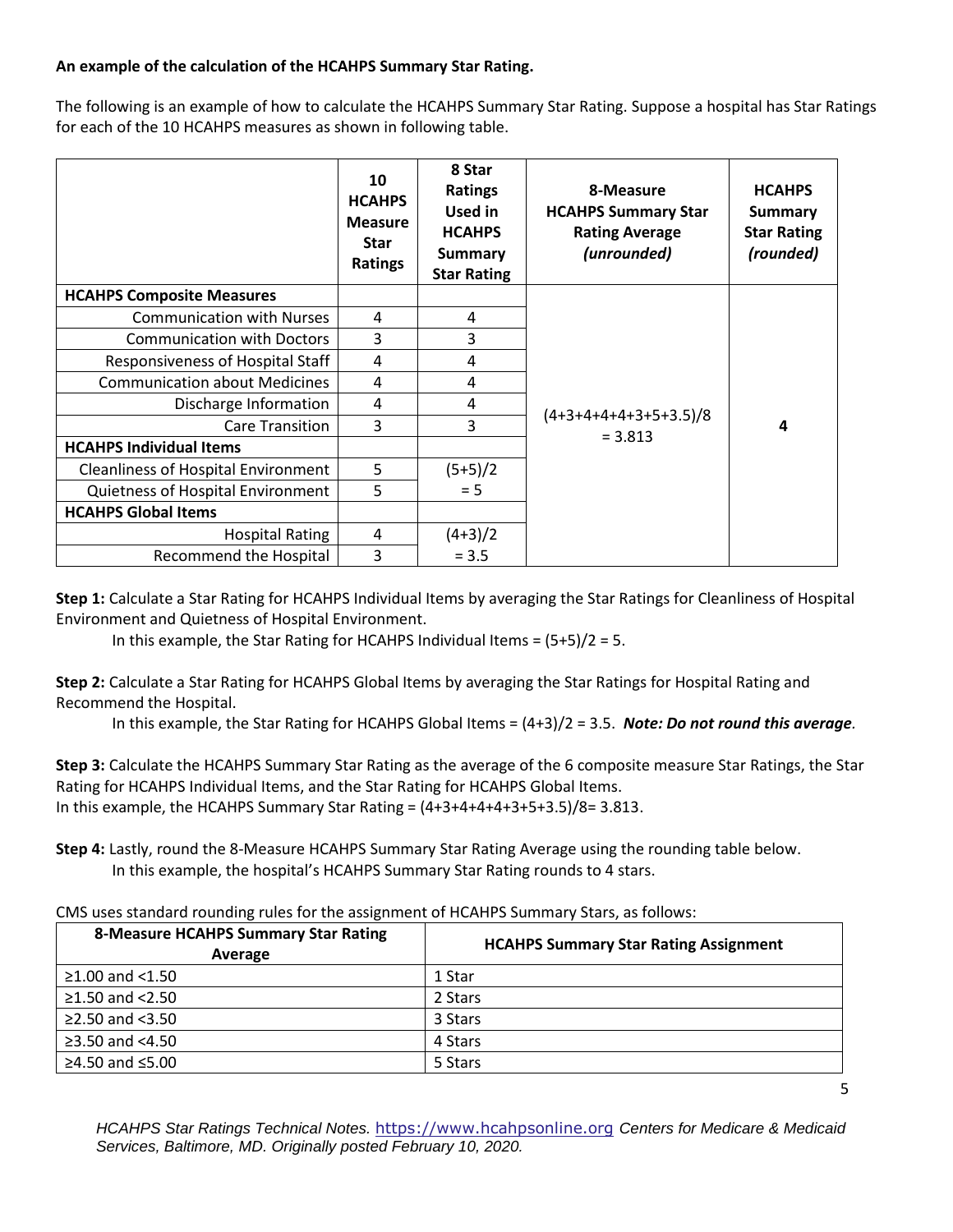**Appendix A, Table 1: HCAHPS Patient-Mix Adjustments of Linear Scores for Patients Discharged Between Quarter 3, 2018 and Quarter 2, 2019 (July 1, 2018 to June 30, 2019)** 

|                                                                                        | Comm. with Nurses | Comm. with Doctors | Responsiveness of Hosp.<br>Staff | Comm. About Medicines | Cleanliness of Hosp. Env. | Quietness of Hosp. Env. | Discharge Information | Care Transition | Hospital Rating | Recommend the Hospital |
|----------------------------------------------------------------------------------------|-------------------|--------------------|----------------------------------|-----------------------|---------------------------|-------------------------|-----------------------|-----------------|-----------------|------------------------|
| Education (per level;<br>1=8th grade or less and 6=More<br>than 4-year college degree) | 0.0183            | 0.0229             | 0.0293                           | 0.0554                | 0.0170                    | 0.0505                  | 0.0048                | 0.0107          | 0.1178          | 0.0211                 |
| Self-Rated Health (per level;<br>1=Excellent and 5=Poor)                               | 0.0405            | 0.0414             | 0.0590                           | 0.0638                | 0.0440                    | 0.0449                  | 0.0050                | 0.0393          | 0.1814          | 0.0567                 |
| Self-Rated Mental Health (per<br>level; 1=Excellent and 5=Poor)                        | 0.0509            | 0.0535             | 0.0590                           | 0.0748                | 0.0358                    | 0.0439                  | 0.0136                | 0.0876          | 0.1504          | 0.0483                 |
| Response Percentile<br>(per 1% of response percentile)                                 | 0.0023            | 0.0023             | 0.0032                           | 0.0033                | 0.0004                    | 0.0000                  | 0.0003                | 0.0023          | 0.0059          | 0.0021                 |
| <b>LANGUAGE SPOKEN AT HOME</b>                                                         |                   |                    |                                  |                       |                           |                         |                       |                 |                 |                        |
| Spanish                                                                                | $-0.0219$         | $-0.0586$          | $-0.0304$                        | $-0.0749$             | 0.0105                    | $-0.0846$               | $-0.0187$             | $-0.0254$       | $-0.4462$       | $-0.1390$              |
| Chinese                                                                                | 0.0438            | 0.0279             | 0.0571                           | $-0.0013$             | $-0.0088$                 | $-0.0867$               | $-0.0320$             | 0.0716          | $-0.0706$       | $-0.0116$              |
| R/V/P/O                                                                                | 0.0050            | $-0.0077$          | 0.0383                           | $-0.0457$             | 0.0364                    | $-0.0945$               | $-0.0012$             | 0.0274          | $-0.0515$       | $-0.0345$              |
| English (REFERENCE)                                                                    | 0.0000            | 0.0000             | 0.0000                           | 0.0000                | 0.0000                    | 0.0000                  | 0.0000                | 0.0000          | 0.0000          | 0.0000                 |
| <b>AGE</b>                                                                             |                   |                    |                                  |                       |                           |                         |                       |                 |                 |                        |
| Age 18-24                                                                              | 0.0535            | 0.0649             | 0.1334                           | $-0.1514$             | 0.0402                    | $-0.0069$               | $-0.0303$             | $-0.0493$       | 0.6946          | 0.2244                 |
| Age 25-34                                                                              | 0.0221            | 0.0409             | 0.0426                           | $-0.1828$             | 0.0308                    | $-0.0315$               | $-0.0359$             | $-0.0891$       | 0.5578          | 0.1628                 |
| Age 35-44                                                                              | 0.0155            | 0.0296             | 0.0247                           | $-0.1657$             | 0.0555                    | $-0.0059$               | $-0.0364$             | $-0.0705$       | 0.4726          | 0.1355                 |
| Age 45-54                                                                              | $-0.0217$         | $-0.0125$          | $-0.0211$                        | $-0.1897$             | 0.0498                    | $-0.0020$               | $-0.0468$             | $-0.0907$       | 0.2668          | 0.0644                 |
| Age 55-64                                                                              | $-0.0378$         | $-0.0325$          | $-0.0410$                        | $-0.1736$             | 0.0484                    | 0.0039                  | $-0.0475$             | $-0.0868$       | 0.1317          | 0.0313                 |
| Age 65-74                                                                              | $-0.0515$         | $-0.0499$          | $-0.0534$                        | $-0.1569$             | 0.0368                    | $-0.0081$               | $-0.0462$             | $-0.0841$       | 0.0068          | 0.0025                 |
| Age 75-84                                                                              | $-0.0340$         | $-0.0344$          | $-0.0339$                        | $-0.0889$             | 0.0316                    | $-0.0025$               | $-0.0213$             | $-0.0408$       | $-0.0203$       | $-0.0052$              |
| Age 85+ (REFERENCE)                                                                    | 0.0000            | 0.0000             | 0.0000                           | 0.0000                | 0.0000                    | 0.0000                  | 0.0000                | 0.0000          | 0.0000          | 0.0000                 |
| <b>SERVICE LINE</b>                                                                    |                   |                    |                                  |                       |                           |                         |                       |                 |                 |                        |
| Male Medical                                                                           | $-0.0133$         | 0.0050             | $-0.0224$                        | $-0.1006$             | $-0.1112$                 | 0.0013                  | $-0.0247$             | $-0.0230$       | $-0.0474$       | $-0.0326$              |
| <b>Male Surgical</b>                                                                   | $-0.0325$         | $-0.1444$          | $-0.0550$                        | $-0.1622$             | $-0.1360$                 | $-0.0251$               | $-0.0667$             | $-0.1038$       | $-0.3393$       | $-0.1370$              |
| Female Medical (REFERENCE)                                                             | 0.0000            | 0.0000             | 0.0000                           | 0.0000                | 0.0000                    | 0.0000                  | 0.0000                | 0.0000          | 0.0000          | 0.0000                 |
| <b>Female Surgical</b>                                                                 | $-0.0168$         | $-0.1543$          | $-0.0388$                        | $-0.0461$             | $-0.0283$                 | $-0.0549$               | $-0.0574$             | $-0.0824$       | $-0.3027$       | $-0.1095$              |
| <b>Female Maternity</b>                                                                | $-0.0900$         | $-0.1927$          | $-0.2371$                        | $-0.2288$             | $-0.0083$                 | $-0.1982$               | $-0.0635$             | $-0.0856$       | $-0.6104$       | $-0.2374$              |
| <b>INTERACTIONS</b>                                                                    |                   |                    |                                  |                       |                           |                         |                       |                 |                 |                        |
| Surgical Line * Age <sup>1</sup>                                                       | $-0.0001$         | 0.0105             | $-0.0034$                        | $-0.0006$             | $-0.0024$                 | 0.0002                  | $-0.0010$             | 0.0052          | 0.0224          | 0.0082                 |
| Maternity Line * Age <sup>1</sup>                                                      | 0.0039            | 0.0120             | 0.0092                           | 0.0143                | $-0.0061$                 | $-0.0011$               | 0.0106                | 0.0015          | 0.0788          | 0.0251                 |

<sup>1</sup> Age takes on the values of 1 to 8 as follows: (1: 18 to 24); (2: 25 to 34); (3: 35 to 44); (4: 45 to 54); (5: 55 to 64); (6: 65 to 74); (7: 75 to 84); and (8: 85+).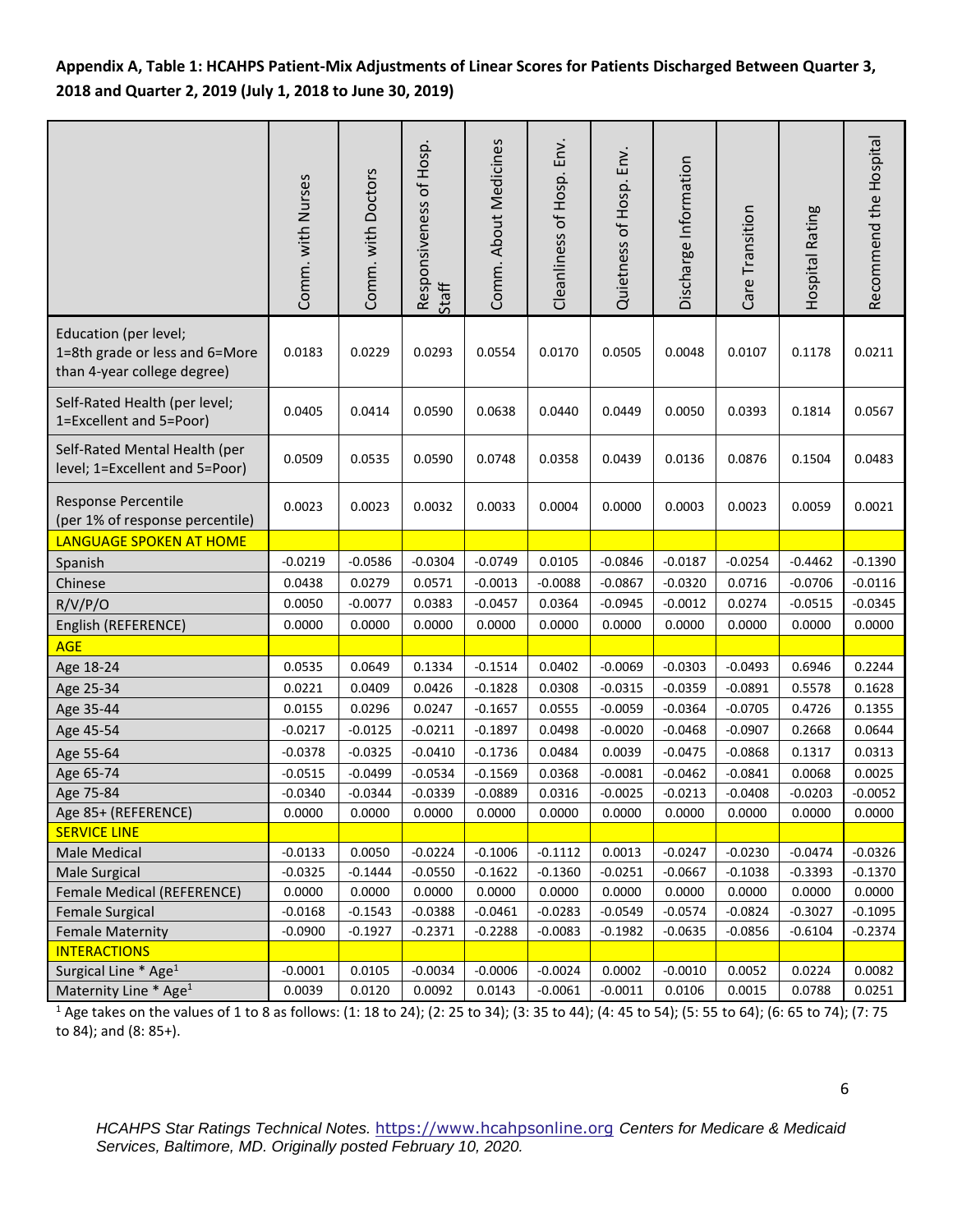**Appendix A, Table 2: National Means of PMA Variables for Patients Discharged Between Quarter 3, 2018 and Quarter 2, 2019 (July 1, 2018 to June 30, 2019)** 

|                                                                                        | <b>National Mean</b> |  |  |  |
|----------------------------------------------------------------------------------------|----------------------|--|--|--|
| Education (per level;<br>1=8th grade or less and 6=More<br>than 4-year college degree) | 3.604                |  |  |  |
| Self-Rated Health (per level;<br>1=Excellent and 5=Poor)                               | 2.935                |  |  |  |
| Self-Rated Mental Health (per<br>level; 1=Excellent and 5=Poor)                        | 2.314                |  |  |  |
| Response Percentile                                                                    | 14.5%                |  |  |  |
| <b>LANGUAGE SPOKEN AT HOME</b>                                                         |                      |  |  |  |
| Spanish                                                                                | 4.2%                 |  |  |  |
| Chinese                                                                                | 0.3%                 |  |  |  |
| R/V/P/O                                                                                | 1.4%                 |  |  |  |
| English (REFERENCE)                                                                    | 94.2%                |  |  |  |
| <b>AGE</b>                                                                             |                      |  |  |  |
| Age 18-24                                                                              | 2.2%                 |  |  |  |
| Age 25-34                                                                              | 7.3%                 |  |  |  |
| Age 35-44                                                                              | 4.8%                 |  |  |  |
| Age 45-54                                                                              | 7.2%                 |  |  |  |
| Age 55-64                                                                              | 17.5%                |  |  |  |
| Age 65-74                                                                              | 26.6%                |  |  |  |
| Age 75-84                                                                              | 23.2%                |  |  |  |
| Age 85+ (REFERENCE)                                                                    | 11.1%                |  |  |  |
| <b>SERVICE LINE</b>                                                                    |                      |  |  |  |
| <b>Male Medical</b>                                                                    | 28.1%                |  |  |  |
| Male Surgical                                                                          | 13.1%                |  |  |  |
| Female Medical (REFERENCE)                                                             | 35.3%                |  |  |  |
| <b>Female Surgical</b>                                                                 | 14.9%                |  |  |  |
| <b>Female Maternity</b>                                                                | 8.6%                 |  |  |  |
| <b>INTERACTIONS</b>                                                                    |                      |  |  |  |
| Surgical Line * Age <sup>1</sup>                                                       | 1.559                |  |  |  |
| Maternity Line * Age <sup>1</sup>                                                      | 0.175                |  |  |  |

<sup>1</sup> Age takes on the values of 1 to 8 as follows: (1: 18 to 24); (2: 25 to 34); (3: 35 to 44); (4: 45 to 54); (5: 55 to 64); (6: 65 to 74); (7: 75 to 84); and (8: 85+).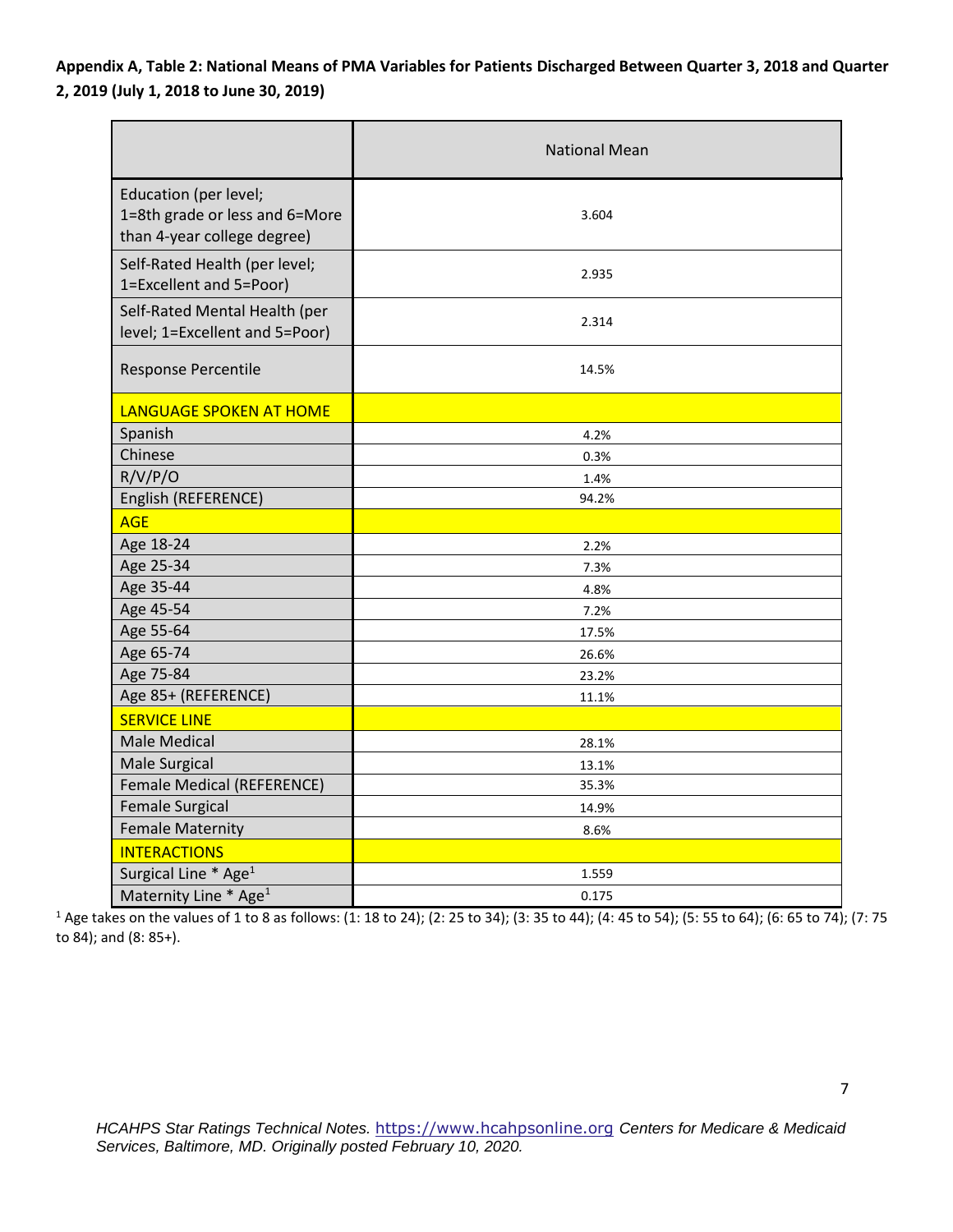**Appendix B: Survey Mode Adjustments of HCAHPS Linear Scores to Adjust to a Reference of Mail Mode (for HCAHPS score adjustments beginning with April 2017 discharges)**

|                                            | <b>Phone Only</b> | <b>Mixed</b> | <b>Active IVR</b> |
|--------------------------------------------|-------------------|--------------|-------------------|
| <b>HCAHPS Composite Measures</b>           |                   |              |                   |
| <b>Communication with Nurses</b>           | $-0.043$          | $-0.049$     | 0.013             |
| <b>Communication with Doctors</b>          | $-0.020$          | $-0.008$     | 0.036             |
| Responsiveness of Hospital Staff           | $-0.010$          | $-0.055$     | 0.042             |
| <b>Communication about Medicines</b>       | $-0.011$          | $-0.004$     | 0.023             |
| Discharge Information                      | $-0.017$          | $-0.012$     | $-0.016$          |
| <b>Care Transition</b>                     | $-0.024$          | $-0.028$     | 0.009             |
| <b>HCAHPS Individual Items</b>             |                   |              |                   |
| <b>Cleanliness of Hospital Environment</b> | $-0.018$          | $-0.046$     | 0.019             |
| Quietness of Hospital Environment          | $-0.105$          | $-0.080$     | $-0.056$          |
| <b>HCAHPS Global Items</b>                 |                   |              |                   |
| <b>Hospital Rating</b>                     | $-0.166$          | $-0.142$     | 0.079             |
| <b>Recommend the Hospital</b>              | $-0.043$          | $-0.035$     | 0.030             |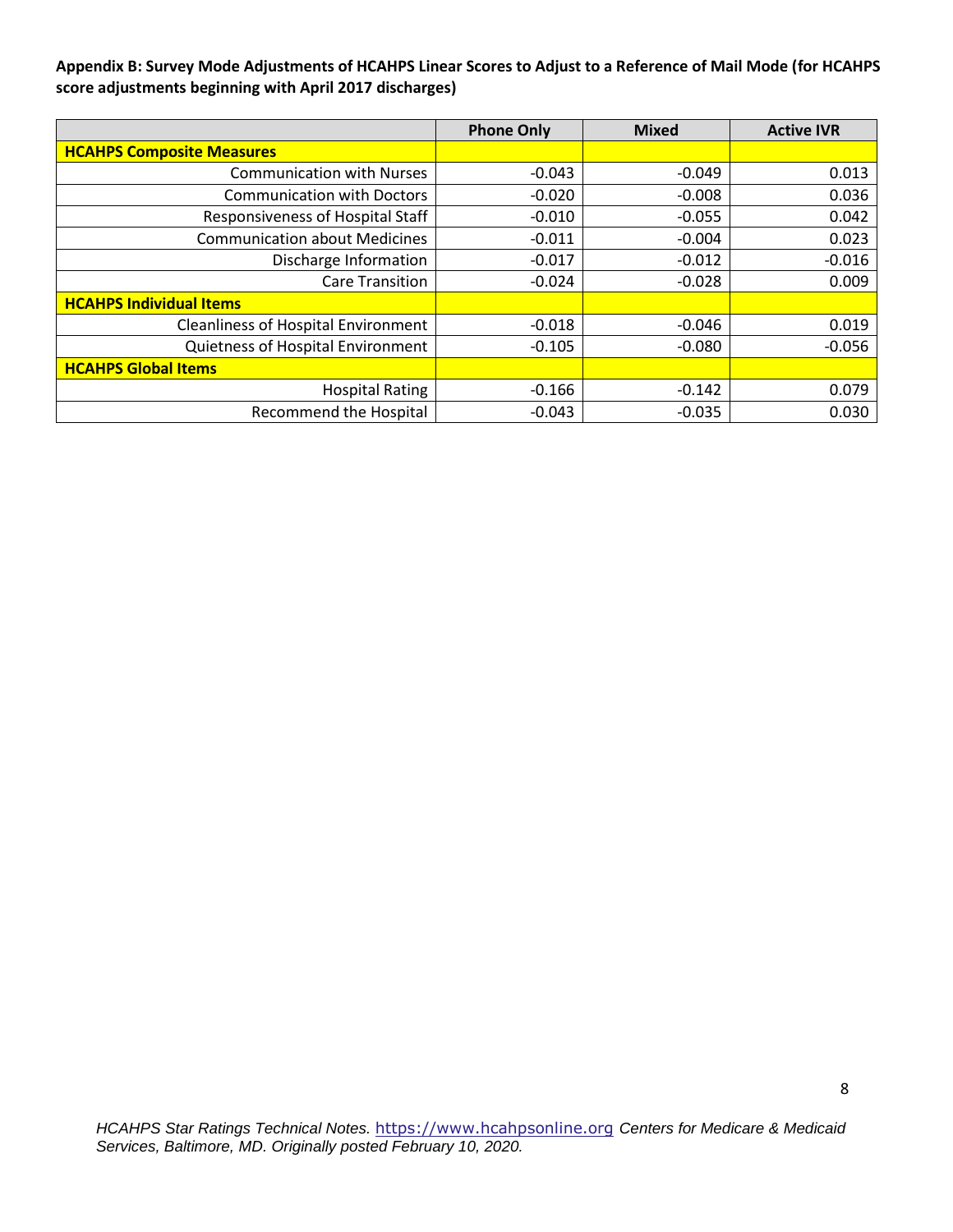**Appendix C: HCAHPS Star Rating Cut Points for Patients Discharged Between Quarter 3, 2018 and Quarter 2, 2019 (July 1, 2018 to June 30, 2019)**

|                                            | 1 Star | 2 Stars                | 3 Stars          | 4 Stars                | 5 Stars   |
|--------------------------------------------|--------|------------------------|------------------|------------------------|-----------|
| <b>HCAHPS Composite Measures</b>           |        |                        |                  |                        |           |
| <b>Communication with Nurses</b>           | <86    | $≥86$ to <90           | $≥90$ to <92     | $≥92$ to $<95$         | $\geq$ 95 |
| <b>Communication with Doctors</b>          | < 88   | ≥88 to <91             | $≥91$ to <93     | $≥93$ to $<95$         | $\geq$ 95 |
| Responsiveness of Hospital Staff           | <79    | $\geq$ 79 to <83       | $\geq$ 83 to <87 | $≥87$ to $≤90$         | $\geq 90$ |
| <b>Communication about Medicines</b>       | < 72   | $≥72$ to $≤76$         | $\geq$ 76 to <81 | $\geq 81$ to $\leq 86$ | $\geq 86$ |
| Discharge Information                      | < 81   | $\geq 81$ to $\leq 85$ | $\geq$ 85 to <89 | $≥89$ to $≤93$         | $\geq$ 93 |
| <b>Care Transition</b>                     | <79    | $≥79$ to $≤82$         | $≥82$ to $≤84$   | ≥84 to <87             | $\geq 87$ |
| <b>HCAHPS Individual Items</b>             |        |                        |                  |                        |           |
| <b>Cleanliness of Hospital Environment</b> | < 82   | ≥82 to <87             | ≥87 to <90       | $≥90$ to $<94$         | $\geq$ 94 |
| Quietness of Hospital Environment          | < 76   | $≥76$ to $≤81$         | $\geq 81$ to <85 | $≥85$ to $<89$         | $\geq 89$ |
| <b>HCAHPS Global Items</b>                 |        |                        |                  |                        |           |
| <b>Hospital Rating</b>                     | < 82   | $\geq$ 82 to <86       | $≥86$ to <90     | ≥90 to <93             | $\geq$ 93 |
| <b>Recommend the Hospital</b>              | <80    | $\geq$ 80 to <85       | $\geq$ 85 to <90 | ≥90 to <94             | $\geq$ 94 |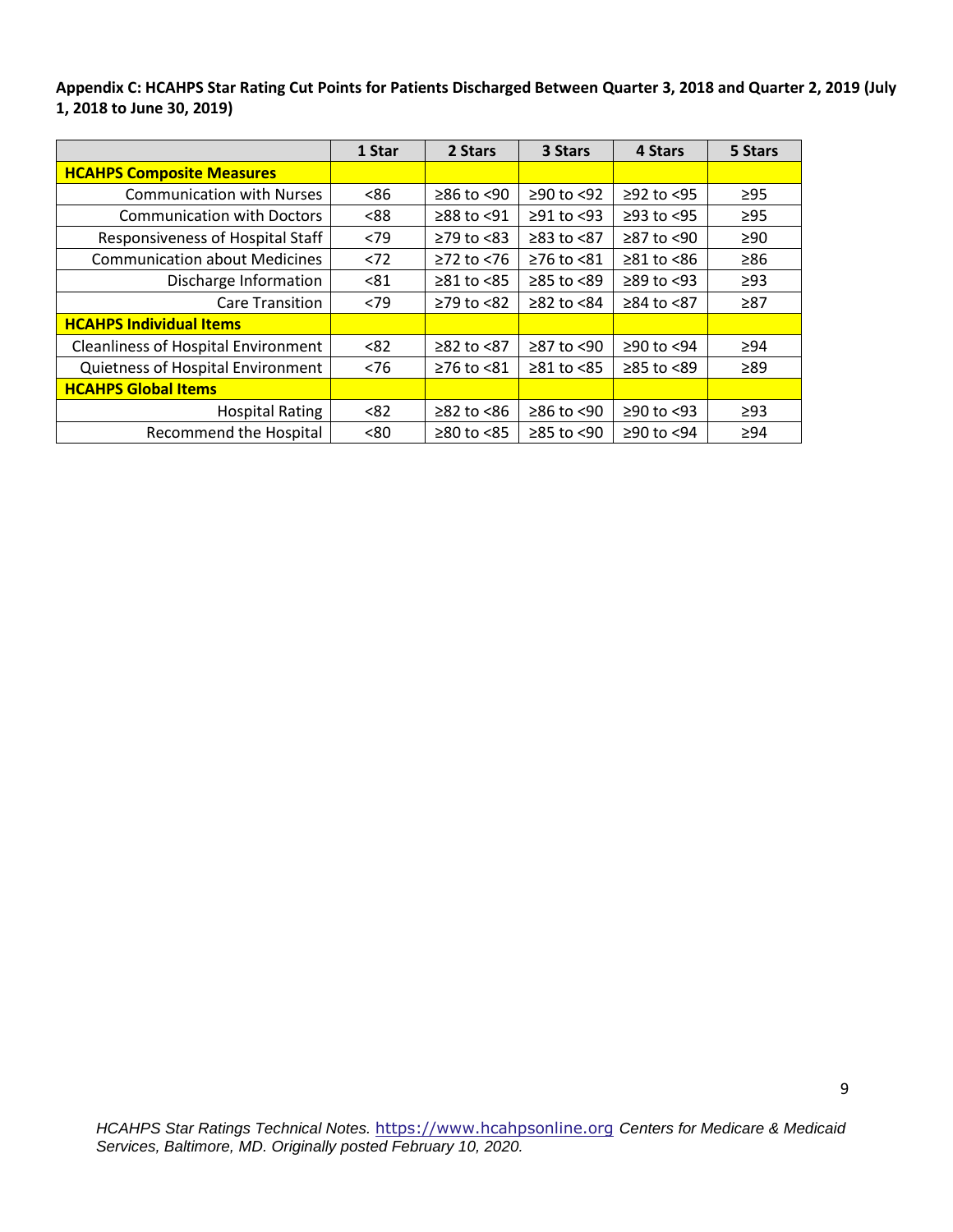## **Appendix D: Individual Measure Star Assignment Process**

Below are detailed steps of the clustering method to develop individual measure stars. For each measure, the clustering method does the following:

- 1. Produces the individual measure distance matrix.
- 2. Groups the measure scores into an initial set of clusters.
- 3. Selects the final set of clusters.

## **1. Produce the individual measure distance matrix.**

For each pair of hospital j and k (j>=k) among the n hospitals with measure score data, compute the Euclidian distance of their measure scores (e.g., the absolute value of the difference between the two measure scores). Enter this distance in row j and column k of a distance matrix with n rows and n columns. This matrix can be produced using the DISTANCE procedure in SAS as follows:

proc distance data=inclusterdat out=distancedat method=Euclid;

 var interval(measure\_score); id CCN; run;

In the above code, the input data set, *inclusterdat,* is the list of hospitals with scores for a particular measure. Each record has a unique identifier, CCN. The option *method=Euclid* specifies that distances between hospital measure scores should be based on Euclidean distance. The input data contain a variable called *measure\_score.* In the *var* call, the parentheses around *measure\_score* indicate that *measure\_score* is considered to be an interval or numeric variable. The distances computed by this code are stored to an output data set called *distancedat.*

## **2. Create a tree of cluster assignments.**

The distance matrix calculated in Step 1 is the input to the clustering procedure. The stored distance algorithm is implemented to compute cluster assignments. The following process is implemented by using the CLUSTER procedure in SAS:

- a. The input measure score distances are squared.
- b. The clusters are initialized by assigning each hospital to its own cluster.
- c. In order to determine which pair of clusters to merge, Ward's minimum variance method is used to separate the variance of the measure scores into within-cluster and between-cluster sum of squares components.
- d. From the existing clusters, two clusters will be selected for merging to minimize the within-cluster sum of squares over all possible sets of clusters that might result from a merge.
- e. Steps b and c are repeated to reduce the number of clusters by one until a single cluster containing all hospitals results.

The result is a data set that contains a tree-like structure of cluster assignments, from which any number of clusters between 1 and the number of hospital measure scores could be computed. The SAS code for implementing these steps is:

proc cluster data=distancedat method=ward outtree=treedat noprint;

id CCN;

run;